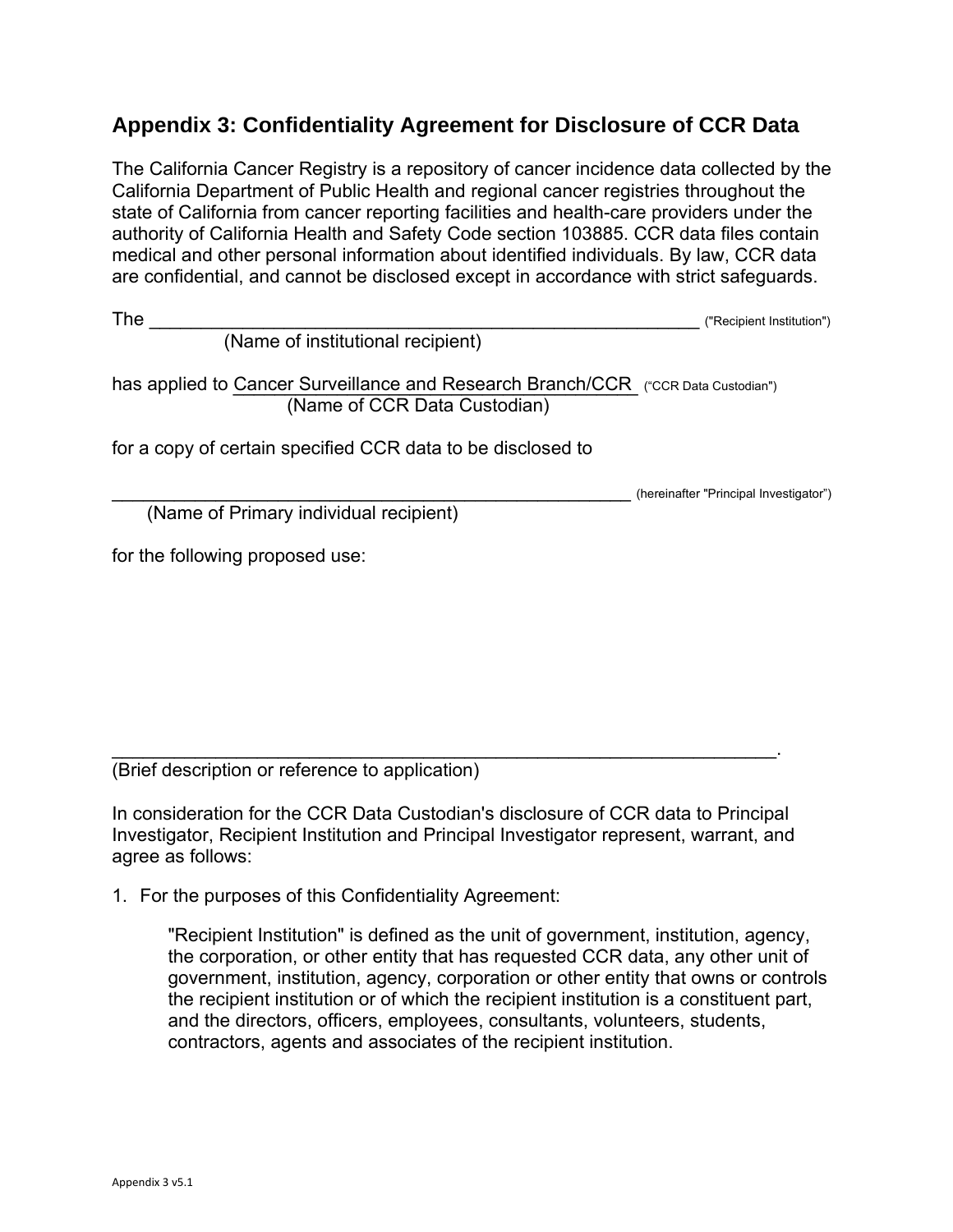"Principal Investigator" is defined as the individual that the recipient institution designated in its request to receive CCR data from the CCR, and who is principally responsible for undertaking the proposed use.

"CCR data" is defined as all information relating to cases of cancer collected at any time by the California Department of Public Health, a regional cancer registry designated by the Department or any other individual or institution under the authority of California Health and Safety Code Section 103885 and predecessor statutes, whether or not such information identifies an individual or could be used to identify an individual. CCR data also means all documents, files or other records, regardless of format or medium, containing CCR data (whether alone or in combination with other data).

"Access to data " is defined as the granting of the right to examine data.

"Disclosure of data" is defined as the granting of the right to examine data and the right to create or retain a copy.

"Research" is defined as the same definition as 45 CFR Section 46.102(d).

"Aggregate data" is defined as statistical information derived from CCR data that does not include any individual item of data that represents a person, whether identified, identifiable or anonymous, and from which no information about an identifiable or anonymous person can be obtained in any manner.

"Reports and statistical information" is defined as reports, articles, special analyses, studies, and other publications and communications that contain aggregate CCR data.

"Sources of information" is defined as hospitals and other facilities or agencies providing diagnostic or treatment services to patients with cancer, and physicians, surgeons, dentists, podiatrists, and all other health care practitioners diagnosing or providing treatment for cancer patients, that have provided information contained in CCR data files.

2. California Health and Safety Code Section 103885 contains various provisions relating to use, access, disclosure, and publication of CCR data. These provisions may be different from the laws, regulations or policies applicable to other data used by Recipient Institution and Principal Investigator. Recipient Institution certifies that: (a) they have reviewed section 103885, the California Department of Public Health, Cancer Surveillance and Research Branch, "Policies and Procedures for Access to and Disclosure of Confidential Data from the California Cancer Registry" (www.ccrcal.org) (hereinafter "CCR Data Access and Disclosure Policies"), and the terms and conditions of this confidentiality agreement; (b) they have had a full opportunity to discuss any questions or concerns they may have regarding the interpretation of section 103885 and their duties and obligations under the statute and the terms and conditions of this confidentiality agreement with the CCR; (c) any such questions or concerns have been resolved to their satisfaction; and (d) on the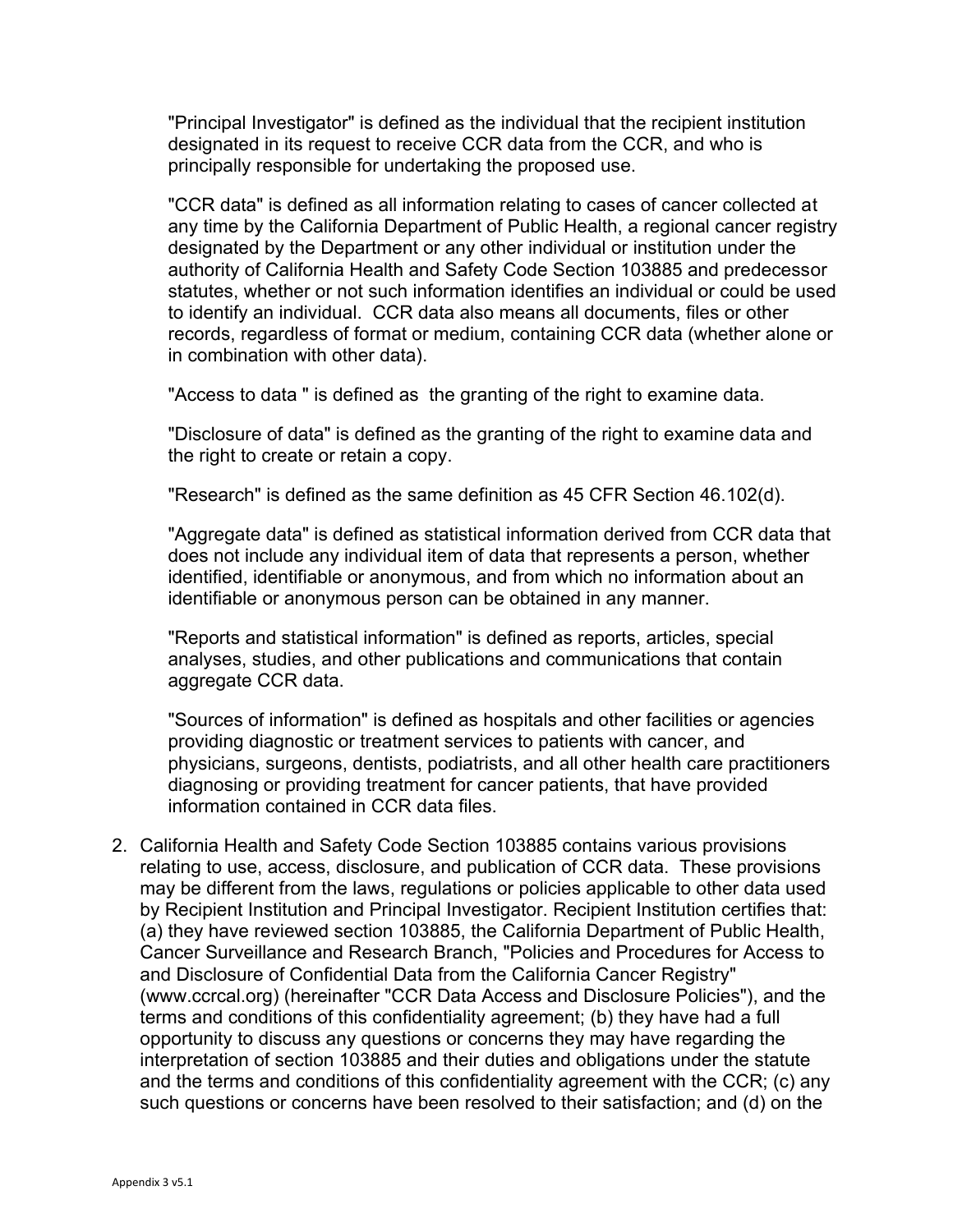basis of the foregoing review and discussions, they are prepared to receive and use CCR data in conformity with section 103885 and the terms and conditions of this confidentiality agreement.

- 3. Recipient Institution agrees to comply with the requirements of California Health and Safety Code section 103885, any and all other federal and state laws or regulations relating to confidentiality, security, use, access, and disclosure of CCR data, and the CCR Data Access and Disclosure Policies.
- 4. Recipient Institution certifies that the CCR data they have requested is necessary for the above-referenced proposed use. If Recipient Institution receives CCR data that are not necessary for the above-referenced proposed use, they will immediately notify CCR and destroy the unneeded CCR data.
- 5. Recipient Institution agrees to use the requested CCR data in strict conformity with the proposed use set forth above. Recipient Institution agrees not to use the CCR data for any other purpose, or for any purpose other than determining the sources of cancer and evaluating measures designed to eliminate, alleviate, or ameliorate their effect, and they agree not to permit the CCR data to be used for any other purpose. Recipient Institution agrees to notify the CCR Data Custodian and the Chief, Cancer Surveillance and Research Branch, California Department of Public Health if he or she becomes aware of errors or omissions in the CCR data, or of patient vital statistics or address information that is more current than the CCR data provided to them under this agreement.
- 6. The Principal Investigator and members of his/her research team with a need to know may have access to the CCR data. The Recipient Institution may grant access to the CCR data to other persons to carry out a specific assignment on behalf of the Recipient Institution, which is directly related to the use for which disclosure was granted. Persons seeking access must provide information sufficient to justify the request. The individual must sign an agreement to maintain the confidentiality of the data. Recipient Institution may use the CCR's Agreement for Access to CCR Data form (available at www.ccrcal.org) or a comparable agreement for this purpose. Recipient Institution must maintain a list with the following information: name of the person authorizing access, name, title, address, and organizational affiliation of the persons granted access, dates of access (which may cover a prospective period not to exceed one year), and the specific purpose for which the CCR data will be used. A copy of the list must be provided annually to the CCR Data Custodian. Except as provided in this paragraph, Recipient Institution agrees not to grant access to the CCR data to any person, nor shall it permit persons to whom it has granted access to authorize others to have access to the CCR data.
- 7. Except as expressly authorized by paragraph 9 of this Confidentiality Agreement, Recipient Institution agrees not to disclose any part of the CCR data, whether or not it explicitly or implicitly identifies individuals, to any person or institution, not to copy or reproduce the CCR data in whole or in part (except as an institutional program of backup for disaster recovery or as a necessary condition of the research project), in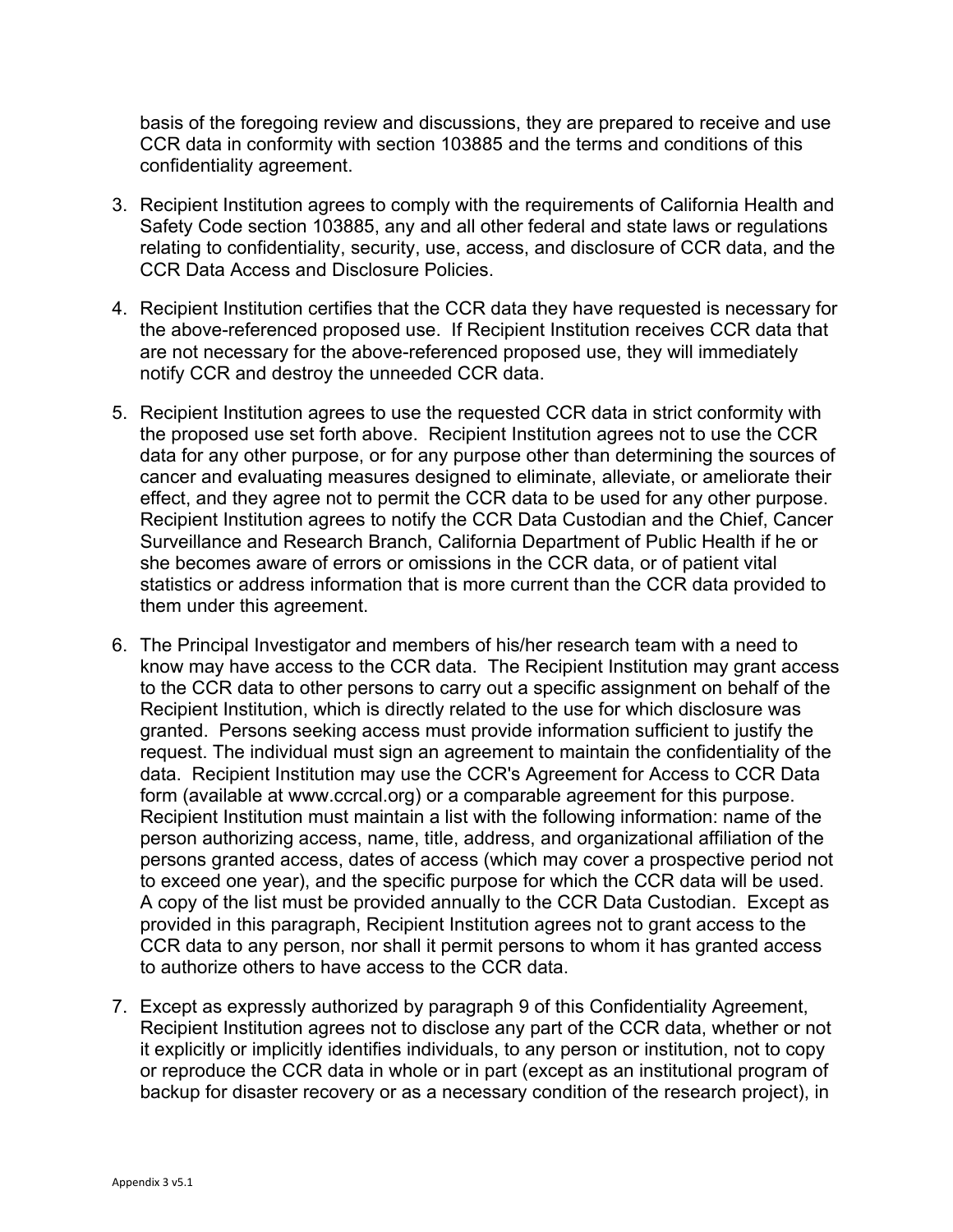any format or medium, and not to permit others to disclose or reproduce the CCR data. If Recipient Institution has a legitimate justification for sharing CCR data with another institution, e.g. as part of a collaborative research project, the Recipient Institution must obtain approval for this re-disclosure of the CCR data from the Chief, Cancer Surveillance and Research Branch, California Department of Public Health.

- 8. Recipient Institution agrees to destroy all files, documents or other records containing CCR data in their custody at the earliest opportunity consistent with the conduct of the proposed use unless there is a health or research justification for retention or retention required by law. Notwithstanding the foregoing, Recipient Institution and Principal Investigator agree to destroy all files, documents or other records containing CCR data in their custody no later than three years after the date of receipt unless the CCR Data Custodian, in its sole discretion, extends the deadline for destruction by written notice to Recipient Institution and Principal Investigator. Destruction means physical destruction of files, documents or other records, and de-identification shall not be considered destruction. Immediately following the destruction of CCR data, Recipient Institution agree to provide the CCR Data Custodian with a written declaration, executed by an authorized representative of Recipient Institution, stating that the CCR data have been destroyed.
- 9. Recipient Institution and Principal Investigator may include aggregate data, conclusions drawn from studying CCR data, and case counts derived from CCR data such as incidence and mortality counts (provided that such case counts do not in any way identify individual cases or sources of information) in professional journals, public reports, presentations, press releases and other publications. A copy shall be provided to the CCR Data Custodian and all publications shall contain the acknowledgement and disclaimer set forth in section VI.4. of the CCR Data Access and Disclosure Policies, and a copy shall be provided to the CCR Data Custodian and the Chief, Cancer Surveillance and Research Branch, California Department of Public Health.
- 10. Pursuant of the California Health and Safety Code section 103885, Recipient Institution and Principal Investigator shall not grant access to, disclose, admit, produce or otherwise make available any part of the CCR data in any civil, criminal, administrative, or other tribunal or court proceeding, whether voluntarily or under compulsion. Recipient Institution and Principal Investigator shall immediately notify the CCR Data Custodian and the Chief, Cancer Surveillance and Research Branch, California Department of Public Health by telephone and fax of the receipt of any subpoena, discovery request, court order, search warrant or other form of compulsory legal process or threat of compulsory legal process in which CCR data and/or documents, data files or other materials containing CCR data are sought to be produced or examined. Recipient Institution shall immediately take all necessary legal action to oppose and resist any such compulsory legal process, e.g. file a motion to quash or written objections to a subpoena, or file written objections to a discovery request and opposition to a motion to compel.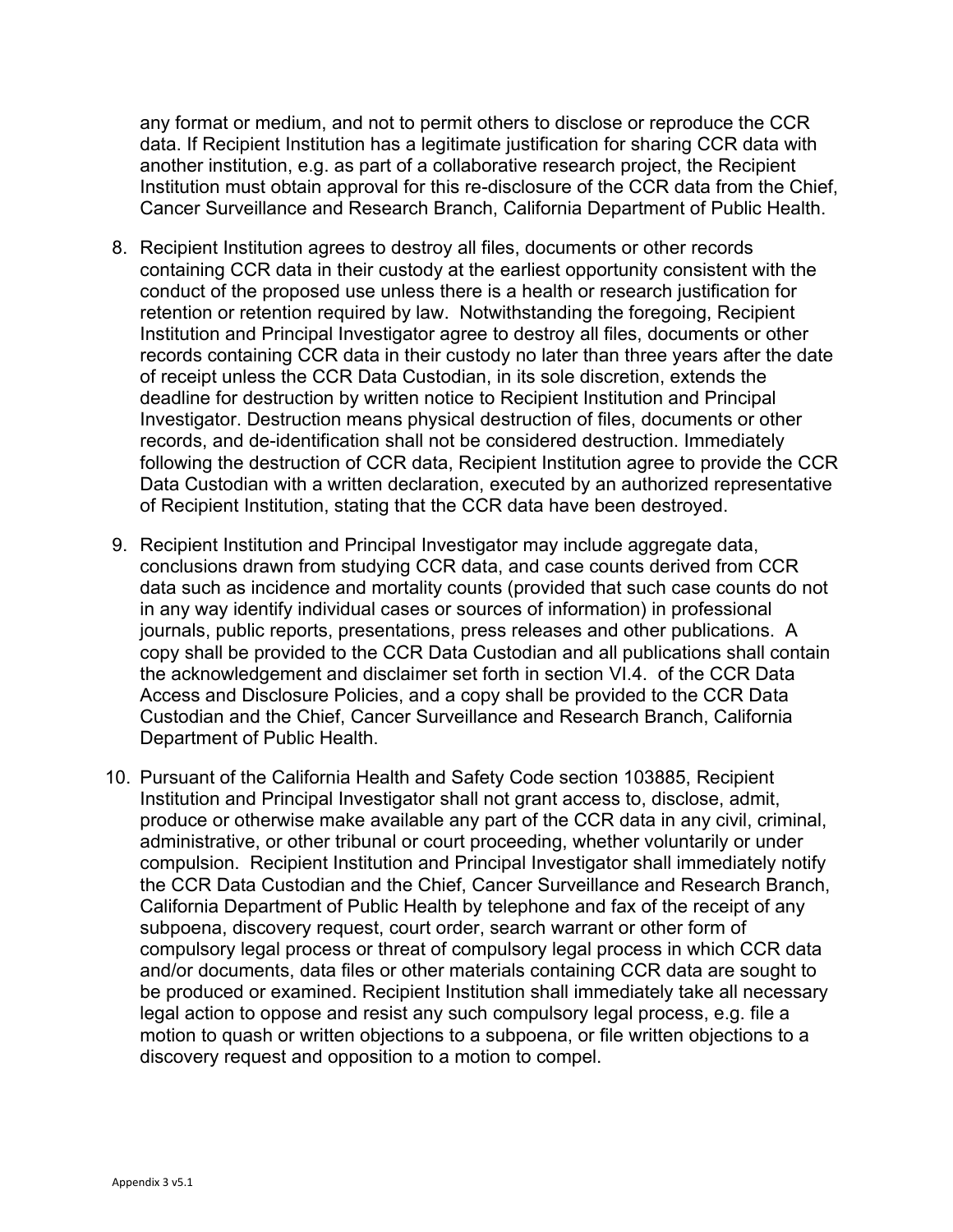- 11. If the proposed use is for research, Recipient Institution certifies that it has obtained approval for the proposed use from the Recipient Institution's committee for the protection of human subjects established in accordance with part 46 (commencing with section 46.101) of title 45 of the Code of Federal Regulations, and that they will carry out the proposed use in accordance with such approval, except that the terms and conditions of this confidentiality agreement shall take precedence. Principal Investigator agrees to provide documentation of initial IRB approval and any renewals. If the proposed research involves patient contact based on information received from CCR, the Recipient Institution agrees to follow the special requirements required by CCR for patient contact studies including approval for the proposed use from the California Committee for Protection of Human Subjects (Section V. 6. c. Policies and Procedures).
- 12. Recipient Institution represents that it has policies and procedures in effect consistent with the California Information Practices Act (California Civil Code Section 1798.24 and California Welfare and Institutions Code Section 10850) to maintain the security of the CCR data in its custody, including preventing unauthorized access, and further represents that it will maintain and enforce such policies and procedures at all times during which Recipient Institution has custody of CCR data.
- 13. Recipient Institution certifies that it has policies and procedures in effect to implement and enforce its duties and obligations under this confidentiality agreement, and further certifies that it will maintain and enforce such policies and procedures at all times during which it has custody of CCR data.
- 14. If Recipient Institution becomes aware of or reasonably suspect that any provision of this agreement has been violated, or that any circumstances exist which would prevent it from complying with its obligations under this agreement, it agrees to immediately notify the CCR and take immediate steps to rectify the problem and prevent any recurrence.
- 15. This agreement creates a non-transferable limited license for Recipient Institution to use selected CCR data provided to them. Neither Recipient Institution nor Principal Investigator shall acquire any ownership, title or other interest in any CCR data or any copy of CCR data provided to them.
- 16. Recipient Institution agrees to indemnify, defend and hold harmless the State of California and the CCR Data Custodian and their respective agencies, officers, directors, employees and agents from and against any and all claims, losses, damages, costs, expenses or other liability, including attorney fees, arising out of Recipient Institution's receipt of CCR data.
- 17. The CCR Data Custodian reserves the right to terminate Recipient Institution's custody of CCR data by written notice at any time without cause. Upon receipt of such notice, Recipient Institution shall immediately and permanently destroy all copies of CCR data in its custody.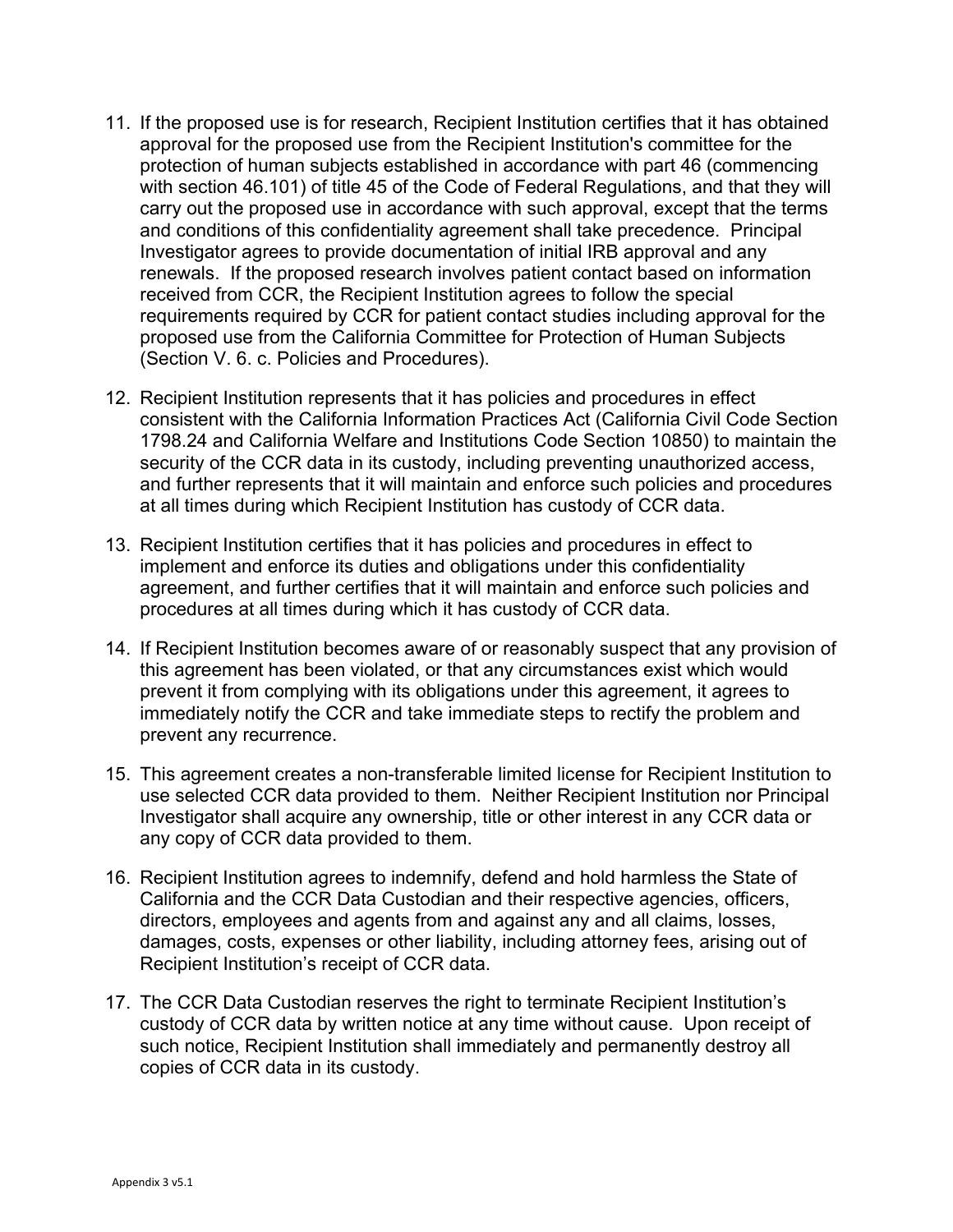- 18. Recipient Institution acknowledges that if it fails to comply with any of their obligations under this confidentiality agreement, the CCR Data Custodian and the State of California may suffer immediate, irreparable harm for which monetary damages may not be adequate. Recipient Institution agrees that, in addition to any other remedies provided at law or in equity, the CCR Data Custodian and/or the State of California shall be entitled to seek injunctive relief to enforce the provisions of this agreement.
- 19. This is the entire agreement between the parties. It supersedes all prior oral or written agreements or understandings and it may be amended only in writing. This agreement, and the rights created hereunder, are individual and not assignable or otherwise transferable by Recipient Institution or Principal Investigator. This agreement is entered into for the benefit of the State of California, which shall have the right to enforce this agreement. This agreement and any dispute arising under this agreement shall be governed by the laws of the State of California. This agreement and the certifications contained herein shall survive the expiration or termination of Recipient Institution and/or Principal Investigator's right to custody of CCR data. Any dispute that arises under or relates to this agreement shall be resolved in the State of California, Superior Court for the county in which the CCR Data custodian is located or, at the option of the State of California, Sacramento County Superior Court. In any litigation or other proceeding by which one party seeks to enforce its rights under this agreement or seeks a declaration of any rights or obligations under this agreement, the prevailing party shall be awarded reasonable attorney fees, together with any costs and expenses, to resolve the dispute and to enforce the final judgment.
- 20. Notwithstanding any other provision of this agreement, the CCR Data Custodian shall have no obligation to provide CCR data to Recipient Institution unless and until this agreement is approved by the Chief, Cancer Surveillance and Research Branch, California Department of Public Health.

For Recipient Institution:

I have read the foregoing agreement. I have the authority to execute this confidentiality agreement on behalf of the Recipient Institution. By signing below I make the agreements, and certifications contained therein on behalf of the Recipient Institution. I understand that these are material representations of fact upon which reliance was placed when this transaction was entered into.

 $\overline{\phantom{a}}$  , and the contribution of the contribution of the contribution of the contribution of the contribution of the contribution of the contribution of the contribution of the contribution of the contribution of the

Signature Dated

 $\frac{1}{2}$  ,  $\frac{1}{2}$  ,  $\frac{1}{2}$  ,  $\frac{1}{2}$  ,  $\frac{1}{2}$  ,  $\frac{1}{2}$  ,  $\frac{1}{2}$  ,  $\frac{1}{2}$  ,  $\frac{1}{2}$  ,  $\frac{1}{2}$  ,  $\frac{1}{2}$  ,  $\frac{1}{2}$  ,  $\frac{1}{2}$  ,  $\frac{1}{2}$  ,  $\frac{1}{2}$  ,  $\frac{1}{2}$  ,  $\frac{1}{2}$  ,  $\frac{1}{2}$  ,  $\frac{1$ Printed Name and Title